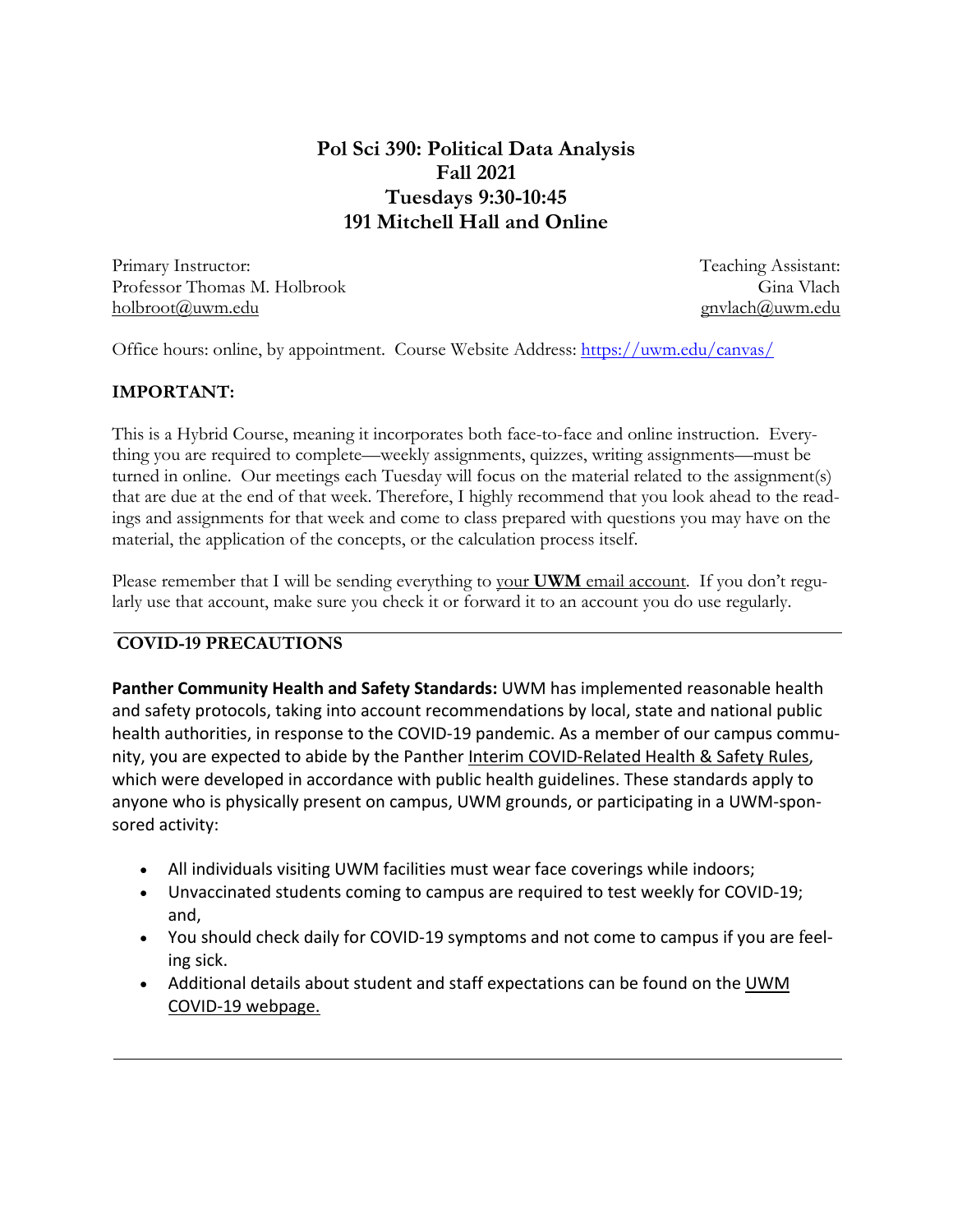## **Back to The Course**

## **Prerequisites:**

Junior standing and successful completion of UWM Quantitative Literacy Part A requirement, which can be satisfied with at least one of the following: 1) a grade of C or higher in Math 103(106), 105, 109/175 (or any course for which 103(106), 105, 109/175 are prerequisites); 2) attaining a satisfactory score (30 or higher) on the Mathematics Placement Test; or 3) earning at least 2.5 credits with a grade of C or higher in equivalent or higher-level mathematics courses that transfer to UWM.

## **Course Content:**

This course is designed to provide you with a broad introduction to quantitative studies in political science, with an emphasis on methods that provide a foundation for multiple regression analysis. Although you will learn about statistics, this is not purely a statistics course. Instead, it can be thought of as a course on quantitative aspects of political science. While a minimum amount of mathematic ability is required (hence prerequisites listed above), this course stresses an intuitive and applied understanding of statistics in the context of social and political data analysis. The goal of this course is not just to teach you how to calculate and produce statistics, but, more importantly, how to use and interpret those statistics in a way that helps you make sense of the social and political world.

If you receive a grade of B+ or higher in this course, I would be comfortable with you listing Data Analysis and R as skills on your resume, with a designation of "Basic" as your level of expertise.

## **QSDA Certificate**

This course fulfills one of the requirements for the Quantitative Social Data Analysis (QSDA) Certificate. If you are interested in learning more about this certificate program, please contact either myself (holbroot@uwm.edu) or Professor Aki Roberts at **qsda@uwm.edu**.

## **UWM Quantitative Literacy Part B Definition and Outcomes**

This course satisfies UWM's Quantitative Literacy Part B requirement. As such, students will be evaluated for competence in recognition, construction, and use of appropriate statistics to interpret and analyze quantitative information to make reasonable conclusions and inferences about political phenomena.

In addition to the course-specific outcomes listed above, the following QL Part B outcomes apply:

1. Students will recognize and construct mathematical models and/or hypotheses that represent quantitative information.

2. Students will evaluate the validity of these models and hypotheses.

3. Students will analyze and manipulate mathematical models using quantitative information.

4. Students will reach logical conclusions, predictions, or inferences.

5. Students will assess the reasonableness of their conclusions.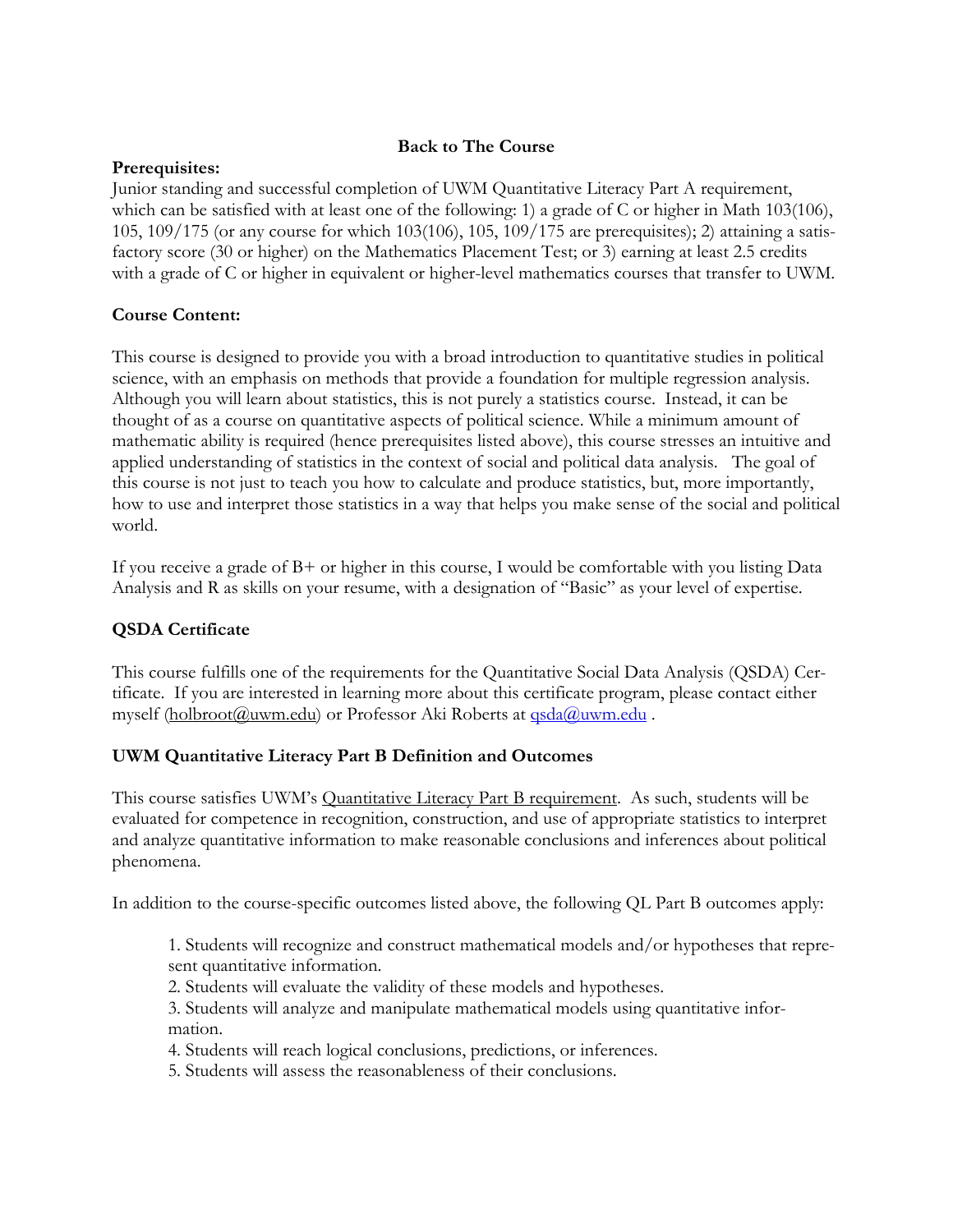## **Assessment**

The primary tools for evaluating competence on these dimensions outlined above are textbook assignments (Concept and Calculations), **R** data analysis and interpretation assignments, several short quizzes, and two writing assignments

#### **Expected Time Commitment**

This is a three-credit course, so the expected time commitment from students for the semester is approximately 144 hours. Of course, the distribution of time spent will vary by student.

#### **Instructor Availability**

You should feel free to contact the teaching assistant or me via email with any questions you have regarding the course or to set up *an individual office hours session*. The best time to contact us is during the day (9:00 am-4:30 pm) during the work week (Monday-Friday). We will do our best to respond to your questions promptly, but we might not be able to respond right away, and you may end up waiting a while to hear back. Hence, you should not wait until the end of the week to ask questions about assignments that are coming due, as we might not get back to you in time to be helpful.

You should contact the teaching assistant regarding weekly homework assignments and general questions you have about the material. Questions you send to the teaching assistant may be routed to me for input. You should contact me regarding questions related to the quizzes and writing assignments. Of course, if you have trouble getting in touch with either of us, go ahead and contact the other.

#### **Graduate Students:**

Students taking this for graduate credit must complete all required assignments AND complete two writing assignments. Let me know ASAP if you are a graduate student.

## **Reading Material:**

This is where things get a bit strange. There is no traditional textbook for this course. Instead, I am posting material from lecture notes I have developed over the years. Most of these notes will be converted to book chapters by the end of the semester. Right now, there are six chapters posted, and I hope to stay ahead of things and have most of the notes posted as chapters before you get to the material. My sense is that this might be a little optimistic on my part, so you may end up with updated "notes" instead of book chapters toward the end of the semester.

I urge patience as you read through the chapters/notes. These are early drafts, so there are undoubtedly going to be some typos and other sorts of errors. However, the instructions regarding statistics and computer commands should all be in good shape.

If you find errors, please forward them to the teaching assistant and they will keep track of them so changes can be made.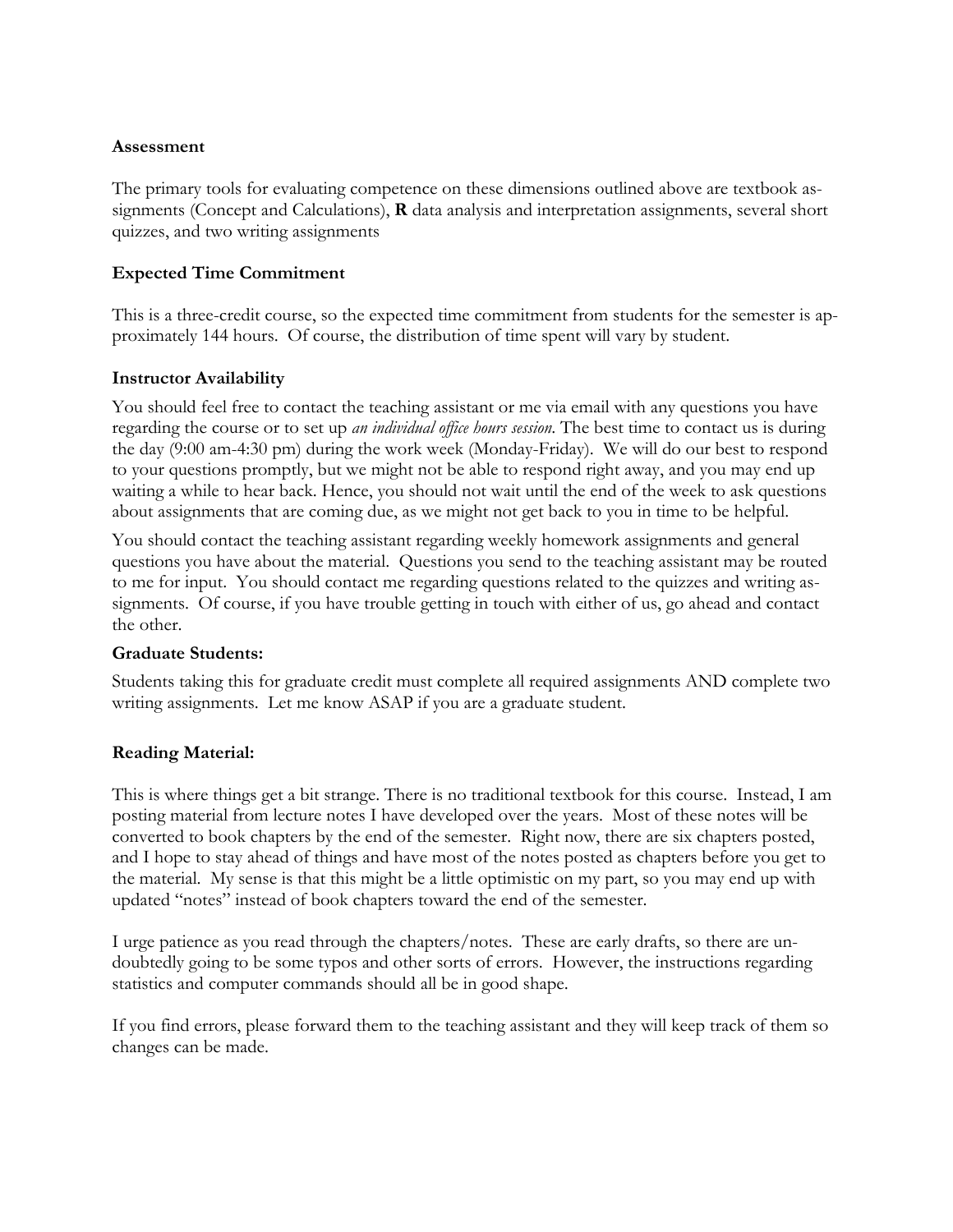## **Weekly Work:**

There are two types of assignments for this course: those that are based on understanding the concepts and calculations presented in the book/notes and class discussion, and those that require you to do a bit of programming and data analysis on your own.

**Concept and Calculation** problems are **due at 11:59 p.m. on Friday** evening, *except during the shortened first week*, when they are due on Saturday evening. These problems focus on understanding statistical concepts and calculations and may require a bit of calculations on your part. When this is the case, be sure to show all steps of your calculations. Doing so will help us assign partial credit if you get the problems wrong and will also help us identify where errors occur and provide you with constructive feedback.

The **R problems** require that you use R, a programming language that facilitates data analysis. These problems are also due at **11:59 p.m. on Friday** evenings**.** In addition to being free, R helps students develop some basic programing skills and forces students to think a bit more systematically about the problems they are trying to solve. The primary resource for learning to use R is through the book chapters, class meetings, and the R assignments. R can be a bit intimidating, but I think you will be fine if you keep up with the material and give yourself plenty of time to do the labs. The book chapters and lectures include a lot of examples of R code, but the real key to learning R for this course is working through the labs and doing the required problems.

One other way we will ease the transition to R is by using **R-Studio**, a graphical user interface (GUI) that helps organize different parts of the R process and also provides some built-in functions that offer helpful hints as users are inputting their commands. We will be using **RStudio Cloud,** an online portal to R Studio. Students should **sign up for a free RStudio Cloud account right away** (https://rstudio.cloud). You will be sent a link to join the Pol Sci 390 workspace and some instructions during the first week.

**Quizzes.** There are no exams in this course. Instead, there are very brief (7 or 8 questions) quizzes about every two or three weeks (six quizzes total). These quizzes are "open note" and will focus exclusively on the **book/lecture notes**. There is a time limit on each quiz, equal to ninety seconds per question (e.g., 7.5 minutes for a five-question quiz). See the semester schedule at the end of the syllabus for quiz dates.

## **Writing assignments**:

There are two related writing assignments that require students to develop hypotheses and conduct independent data analysis on one of several topics that I make available. By "choice," I mean that students can choose from a limited number of prescribed topics and variables.

The first writing assignment focuses on the use of descriptive statistics and testing bivariate relationships using Analysis of Variance (ANOVA). The second writing assignments expands upon the first, requiring students to use correlations, scatterplots, and multiple regression. Information on the writing assignment will be provided a few weeks into the semester once you've developed a bit of expertise.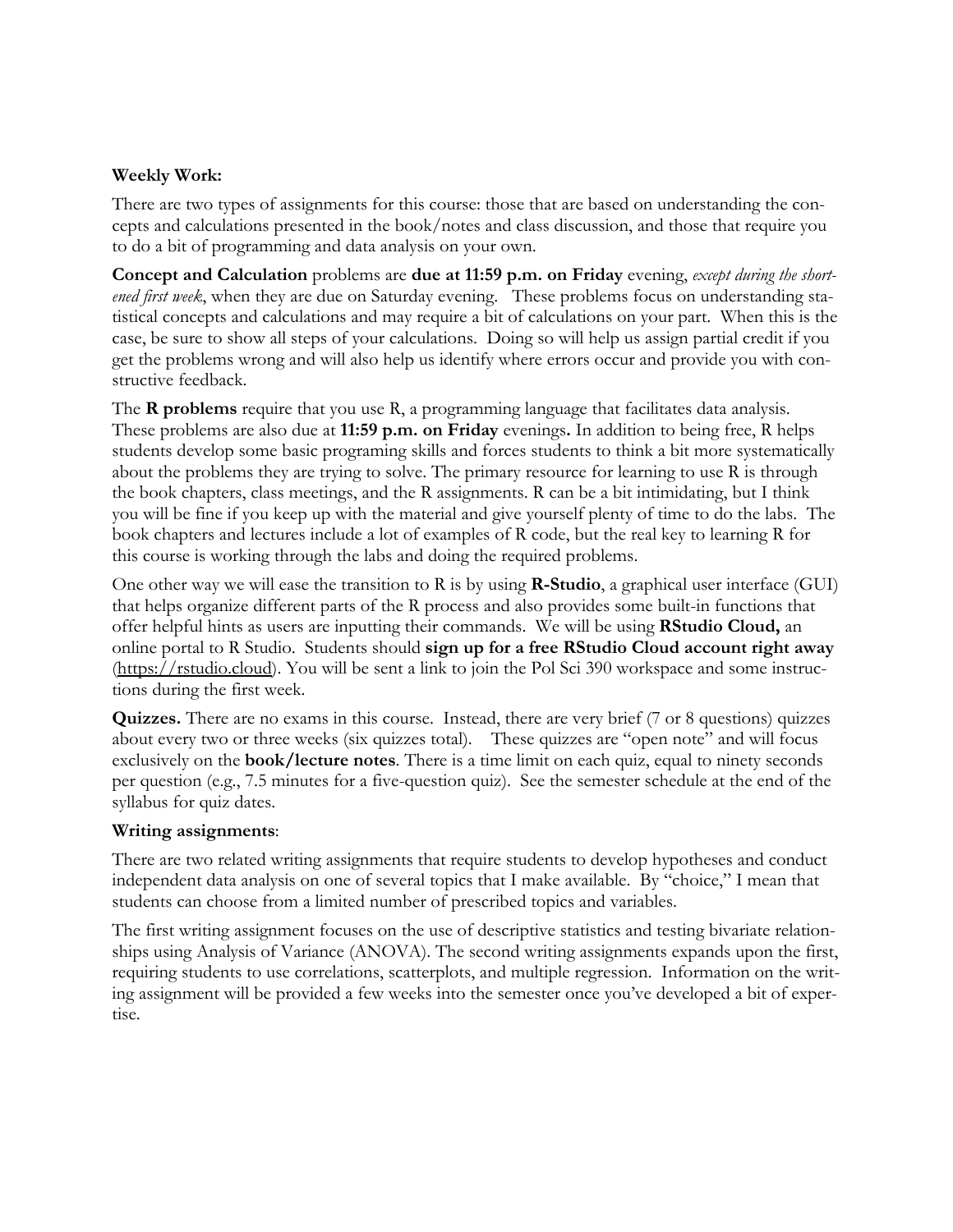## **Your Grade:**

| Concepts/Calculations      | $25\%$ |
|----------------------------|--------|
| R problems                 | $35\%$ |
| Quizzes                    | 20%    |
| <b>Writing Assignments</b> | 20%    |

Grades will be calculated on the following scale  $(\%)$ :

| $\mathbf{A}$ | 93-100 | $A-$ | 89-92          |  |
|--------------|--------|------|----------------|--|
| $B+$         | 86-88  | B    | 82-85<br>75-77 |  |
| $B-$         | 78-81  | $C+$ |                |  |
| C            | 71-74  | $C-$ | 67-70          |  |
| $D+$         | 64-66  | D    | 60-63          |  |
| $\mathbf{D}$ | 56-59  | F    | $0 - 55$       |  |

## **Make-up Policy**:

Typically, late work is not accepted and any student who misses an assignment will not be able to make it up, with exceptions granted in only in the most severe and unavoidable circumstances (death in the family, severe illness, incarceration, etc.), with documentation and prior notice required. Given the current public health context, there is some extra flexibility this semester.

## **Accommodations:**

Students with physical or learning differences that require accommodations should see me right away so we can address your needs.

## **Students in Need**

Any student who faces challenges securing their food, housing, or technology, or is struggling with mental, physical, or emotional health, and believes this may affect their performance in the course is urged to contact the Dean of Students (dos@uwm.edu) for support. Furthermore, please notify the professor if you are comfortable doing so. This will enable them to provide any resources that they may have and can connect you to the Dean of Students as well.

## **Other Policies:**

Information on campus policies related to grade appeals, religious observances, military call ups, and similar issues can be found at: http://uwm.edu/secu/wp-content/uploads/sites/122/2016/12/Syllabus-Links.pdf

If you are reading the syllabus closely, send an email to Gina Vlach (gnvlach@uwm.edu) by 9/15/2021 with "I'm reading the syllabus" in the memo line. I'll give you an extra credit point on one of your weekly assignments.